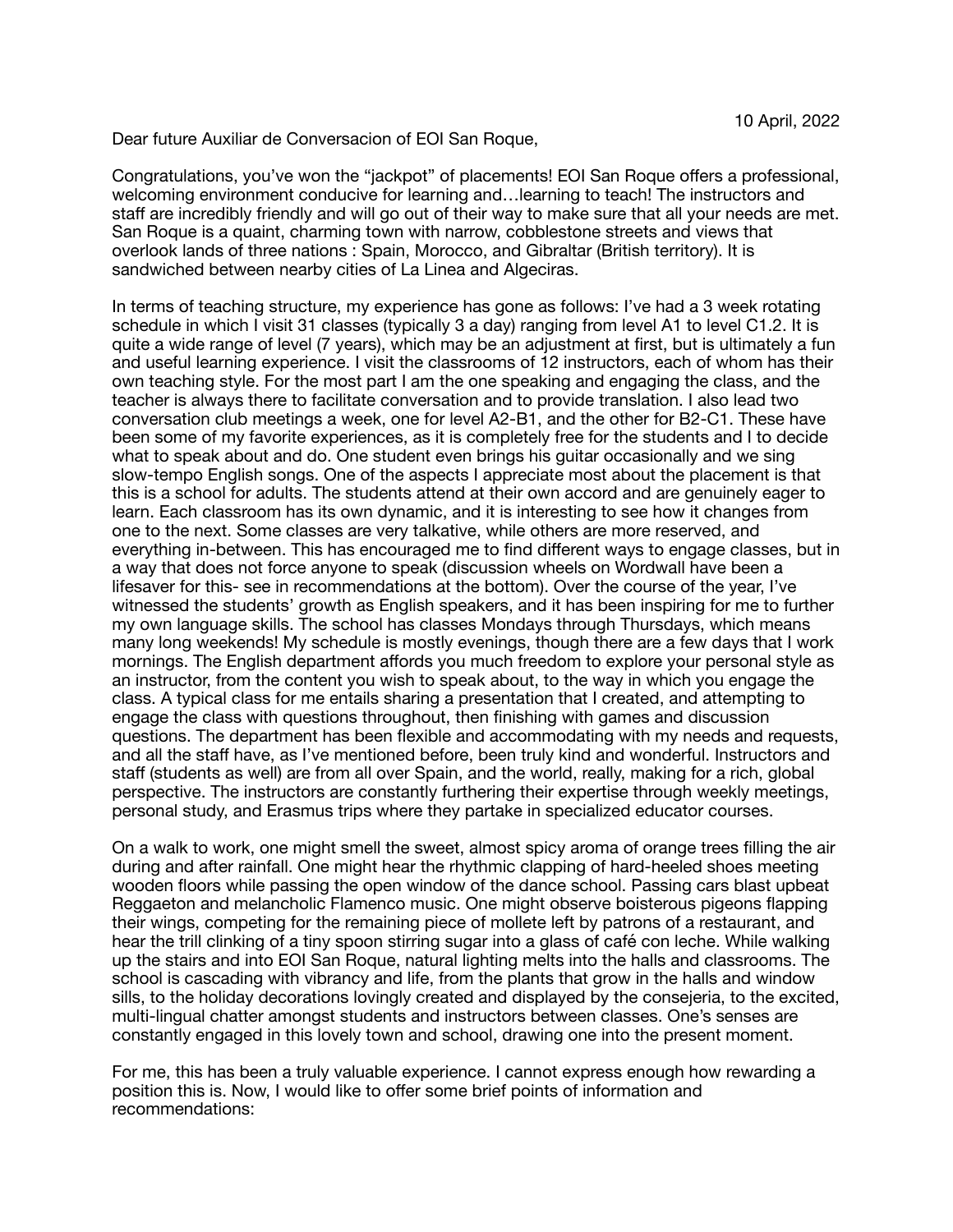## **Logistics:**

- Finding a space to live longterm took me a few months and a few attempts. The good news is that someone always knows someone who has a place up for rent, so there is always a place to stay. I rented an AirBnb for a month before arriving, and this was too long. I would recommend 1 week, 2 at most, while you look for a space while in Spain. I've stayed in places ranging from €200 for a small studio to €500 for a 3 bedroom, and ultimately found my sunny dream apartment through Idealista.com. Other auxes have shared a flat with others (each having their own room) and coordinate through groups on Facebook.
- I have always been paid on time (actually, usually a few days early).
- Get registered in the system of the local health clinics to receive some heath care locally (vaccine boosters, PCR tests, etc).

## **Tips:**

- There is a local market Sunday morning/afternoons by Mercadona. They have fresh produce, olives, tons of goods, and second hand clothing!
- The best produce I've had comes from the fruterias, **Fruteria Carmen**, in particular! Typically the most flavorful & best priced.
- Local bus tickets are 90 cents when you load rides onto a card at the kiosks in the center of town.
- Prepare for any weather, and one piece of advice that I've found to be useful is that if you have long hair, always carry a hair tie - the wind is strong!
- Try to secure obtaining your TIE as soon as possible (many blogs and Youtube videos break down the process).

## **Websites & Recommendations:**

- If you haven't already, I'd recommend joining groups on **Facebook** such as Auxiliares de Conversacion Andalucia, Auxiliares de Conversacion Cadiz, etc. The information shared on these pages is immeasurable. **Reddit** is also extremely useful.
- This link is for the local bus routes ([https://siu.ctmcg.es/es/movil/horarios\\_lineas\\_tabla.php?](https://siu.ctmcg.es/es/movil/horarios_lineas_tabla.php?linea=11&from=#) [linea=11&from=#\)](https://siu.ctmcg.es/es/movil/horarios_lineas_tabla.php?linea=11&from=#), refer to this, not Google maps! And I'd recommend **Avanzabus** for regional trips. **BlablaCar** is another affordable option, it is a carpool app with trip options across Spain.
- **Idealista** for finding an apartment (there are also postings on **Facebook** Marketplace), and ask around, someone always knows someone who has a place for rent.
- **Wallapop** and **Vinted** for buying or selling second hand.